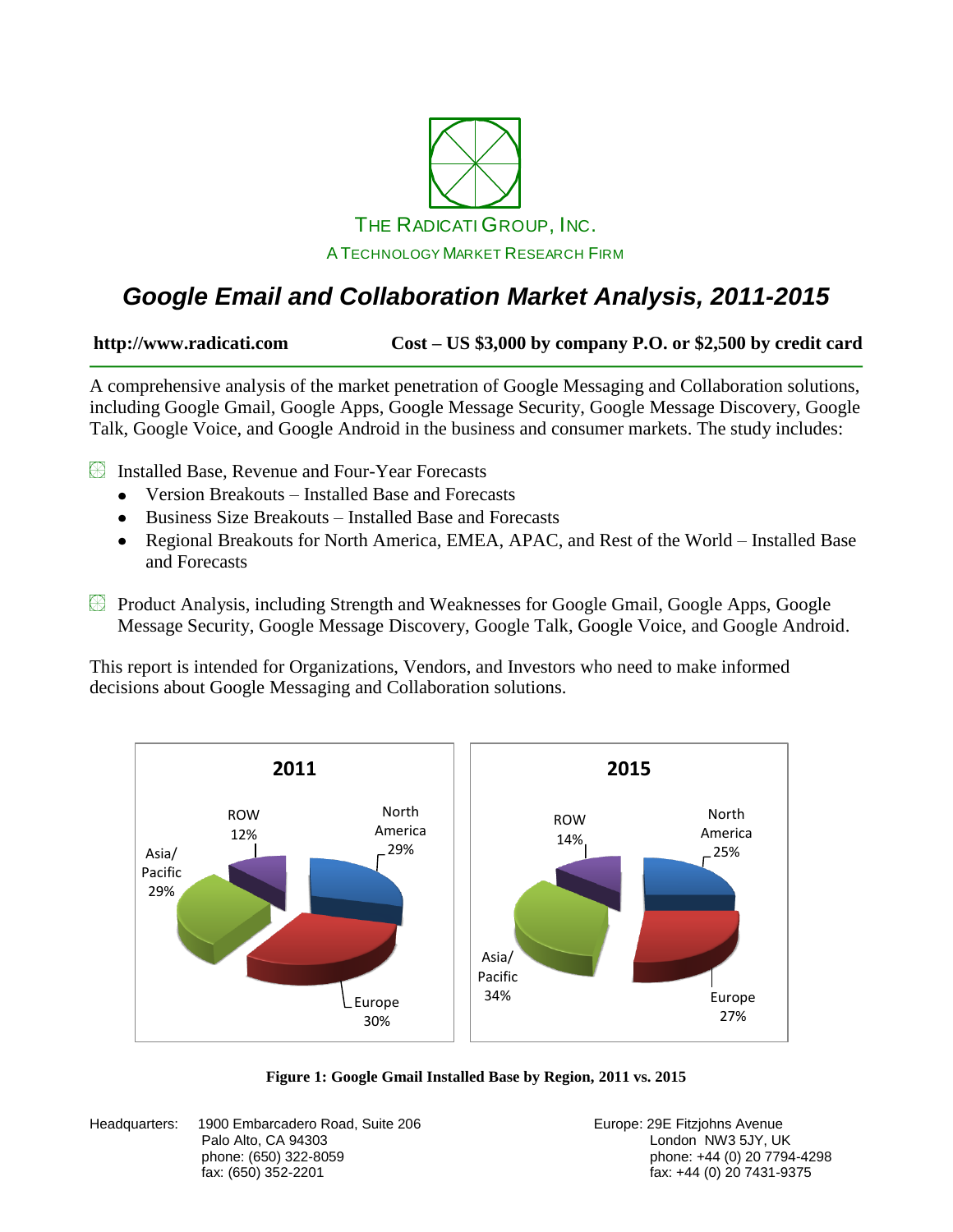### **About The Radicati Group, Inc.**

The Radicati Group covers all aspects of email security, email archiving, regulatory compliance, wireless technologies, web services, identity management, instant messaging, unified communications, VoIP, and more. The company provides both quantitative and qualitative information, including detailed market size, installed base and forecast information on a worldwide basis, as well as detailed country breakouts.

The Radicati Group works with corporate organizations to assist them in selecting the right products and technologies to support their business needs, as well as with vendors to define the best strategic direction for their products. We also work with investment firms on a worldwide basis to help them identify and assess new investment opportunities.

The Radicati Group, Inc. is headquartered in Palo Alto, CA, with offices in London, UK.

#### **ORDER FORM** *To order, please fill out the following form and return it to The Radicati Group at the address or fax shown on the front.*

|                                           | Google Email and Collaboration Market Analysis, 2011-2015                                                         | Name                                                 |
|-------------------------------------------|-------------------------------------------------------------------------------------------------------------------|------------------------------------------------------|
|                                           | $Cost (circle one): P.O$ \$3,000<br>Credit Card \$2,500                                                           | Company                                              |
|                                           | International Orders: Payment must be in US dollars, drawn on a US bank<br>and must include bank routing numbers. | Address                                              |
| <b>Payment Method: □ Payment Enclosed</b> |                                                                                                                   | Please indicate street address - NO P.O. BOX please! |
|                                           | $\Box$ Please send invoice, P.O.#:                                                                                | City, State, Zip                                     |
|                                           | $\Box$ VISA $\Box$ MasterCard $\Box$ Amex                                                                         | Country                                              |
| Card Number:                              | Exp. Date:                                                                                                        | Phone<br>Fax                                         |
| Signature                                 |                                                                                                                   | Email                                                |

### **PLEASE SEE THE FOLLOWING PAGES FOR THE REPORT'S FULL TABLE OF CONTENTS.**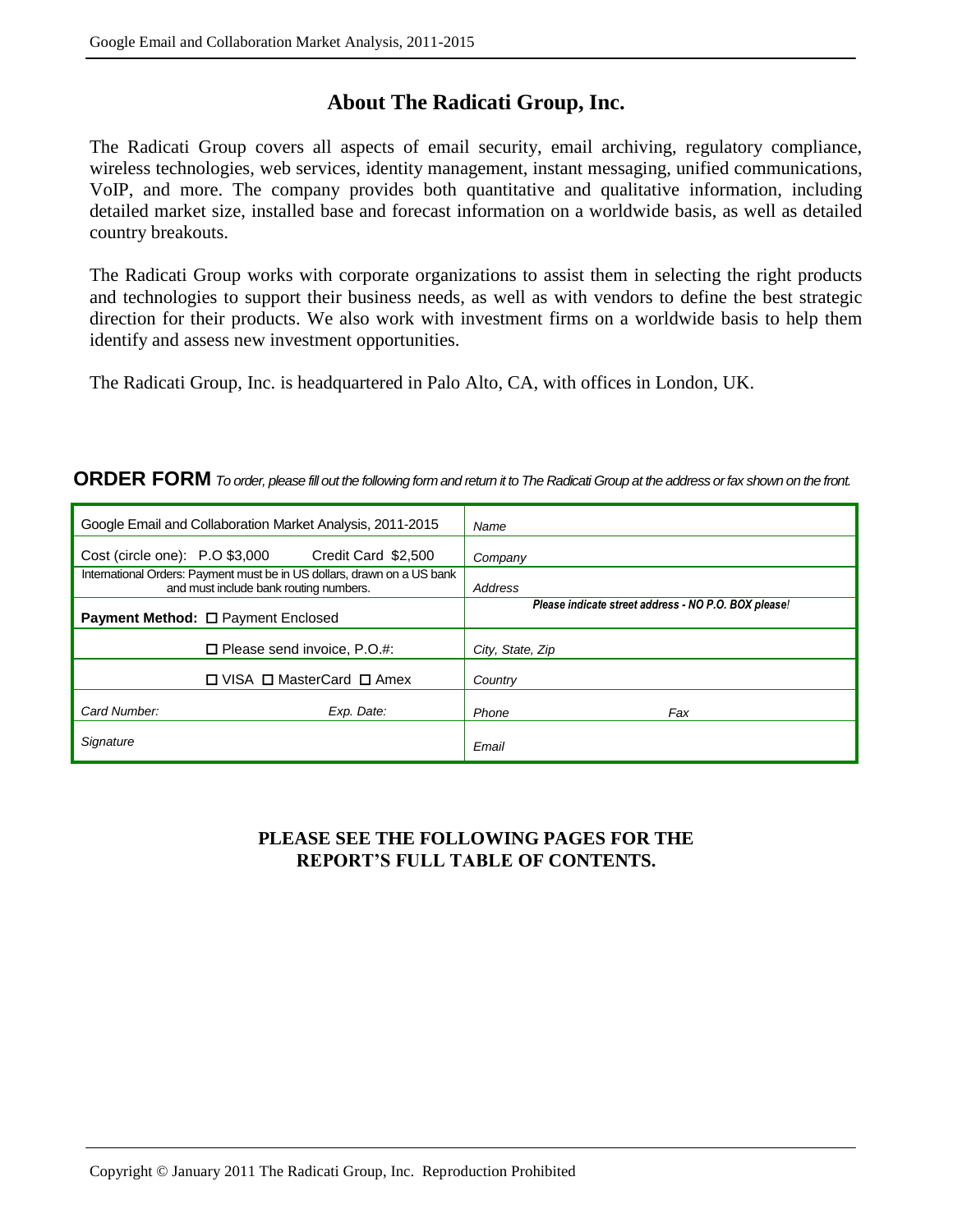### **TABLE OF CONTENTS**

| CHAPTER 1: GOOGLE EMAIL AND COLLABORATION MARKET DATA  10              |  |
|------------------------------------------------------------------------|--|
|                                                                        |  |
|                                                                        |  |
|                                                                        |  |
|                                                                        |  |
|                                                                        |  |
|                                                                        |  |
|                                                                        |  |
|                                                                        |  |
|                                                                        |  |
|                                                                        |  |
|                                                                        |  |
|                                                                        |  |
|                                                                        |  |
|                                                                        |  |
| 1.6.1.2 GOOGLE MESSAGE SECURITY INSTALLED BASE BY BUSINESS SIZE 40     |  |
| 1.6.2 GOOGLE MESSAGE SECURITY FOR SERVICE PROVIDERS INSTALLED BASE  43 |  |
|                                                                        |  |
|                                                                        |  |
|                                                                        |  |
| 1.7.1.2 GOOGLE MESSAGE DISCOVERY INSTALLED BASE BY BUSINESS SIZE  51   |  |
|                                                                        |  |
|                                                                        |  |
|                                                                        |  |
|                                                                        |  |
|                                                                        |  |
|                                                                        |  |
|                                                                        |  |
|                                                                        |  |
|                                                                        |  |
| CHAPTER 2: GOOGLE EMAIL & COLLABORATION SOLUTIONS OVERVIEW 67          |  |
|                                                                        |  |
|                                                                        |  |
|                                                                        |  |
|                                                                        |  |
|                                                                        |  |
|                                                                        |  |
|                                                                        |  |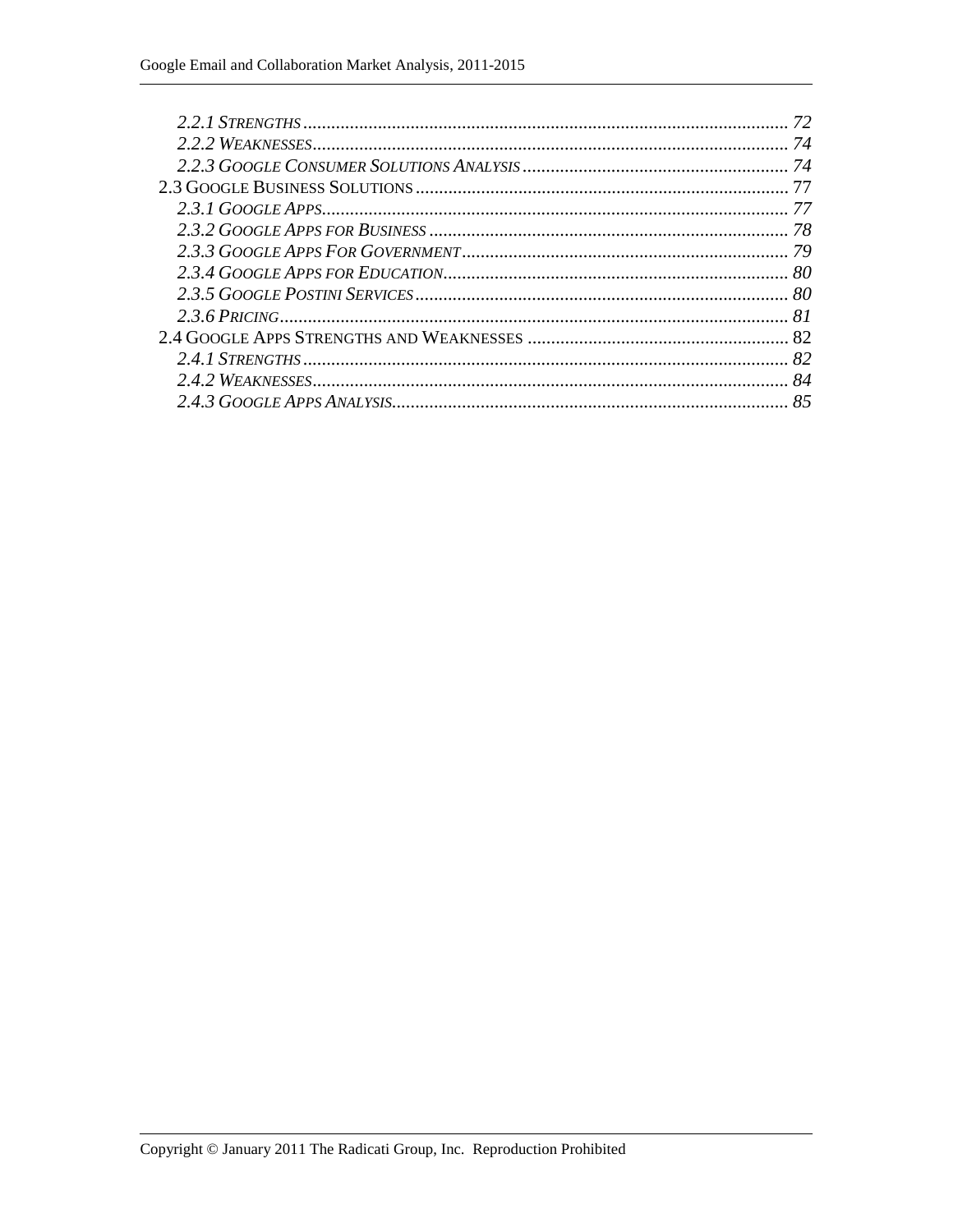# **LIST OF FIGURES**

| FIGURE 2: PENETRATION OF GMAIL VS. ISP/WEBMAIL MAILBOXES, 2011 - 2015  19          |  |
|------------------------------------------------------------------------------------|--|
| FIGURE 3: GOOGLE GMAIL INSTALLED BASE BY REGION, 2011 VS. 2015 21                  |  |
| FIGURE 4: PENETRATION OF GOOGLE APPS VS. BUSINESS HOSTED EMAIL MAILBOXES, 2011 -   |  |
|                                                                                    |  |
| FIGURE 5: GOOGLE APPS VS. HOSTED BUSINESS EMAIL REVENUES, 2011 - 2015 27           |  |
| FIGURE 6: WORLDWIDE GOOGLE APPS REVENUE FORECAST, 2011 - 2015  28                  |  |
| FIGURE 7: GOOGLE APPS INSTALLED BASE BY EDITION, 2011 VS. 2015  30                 |  |
| FIGURE 8: GOOGLE APPS INSTALLED BASE BY REGION, 2011 VS. 2015  32                  |  |
| FIGURE 9: GOOGLE APPS INSTALLED BASE BY BUSINESS SIZE, 2011 VS. 2015  34           |  |
| FIGURE 10: PENETRATION OF GOOGLE MESSAGE SECURITY VS. HOSTED EMAIL SECURITY,       |  |
|                                                                                    |  |
| FIGURE 11: WORLDWIDE GOOGLE MESSAGE SECURITY REVENUES, 2011 - 2015  38             |  |
| FIGURE 12: GOOGLE MESSAGE SECURITY INSTALLED BASE BY REGION, 2011 VS. 2015 40      |  |
| FIGURE 13: GOOGLE MESSAGE SECURITY INSTALLED BASE BY BUSINESS SIZE, 2011 VS. 2015  |  |
|                                                                                    |  |
| FIGURE 14: PENETRATION OF GOOGLE MESSAGE SECURITY VS. EMAIL SECURITY FOR SERVICE   |  |
|                                                                                    |  |
| FIGURE 15: PENETRATION OF GOOGLE MESSAGE SECURITY VS. EMAIL SECURITY FOR SERVICE   |  |
|                                                                                    |  |
| FIGURE 16: PENETRATION OF GOOGLE MESSAGE DISCOVERY VS. HOSTED EMAIL ARCHIVING,     |  |
|                                                                                    |  |
| FIGURE 17: WORLDWIDE GOOGLE MESSAGE DISCOVERY REVENUES, 2011 - 2015 49             |  |
| FIGURE 18: GOOGLE MESSAGE DISCOVERY INSTALLED BASE BY REGION, 2011 VS. 2015  51    |  |
| FIGURE 19: GOOGLE MESSAGE DISCOVERY INSTALLED BASE BY BUSINESS SIZE, 2011 VS. 2015 |  |
|                                                                                    |  |
| FIGURE 20: WORLDWIDE GOOGLE TALK VS. PUBLIC IM USERS, 2011-2015 56                 |  |
| FIGURE 21: GOOGLE TALK USER INSTALLED BASE BY REGION, 2011 VS. 2015 57             |  |
| FIGURE 22: GOOGLE VOICE USER INSTALLED BASE BY REGION, 2011 VS. 2015  61           |  |
| FIGURE 23: GOOGLE ANDROID OS IB VS. MOBILE OS PLATFORMS IB, 2011 - 2015  64        |  |
| FIGURE 24: GOOGLE ANDROID INSTALLED BASE BY REGION, 2011 VS. 2015 66               |  |